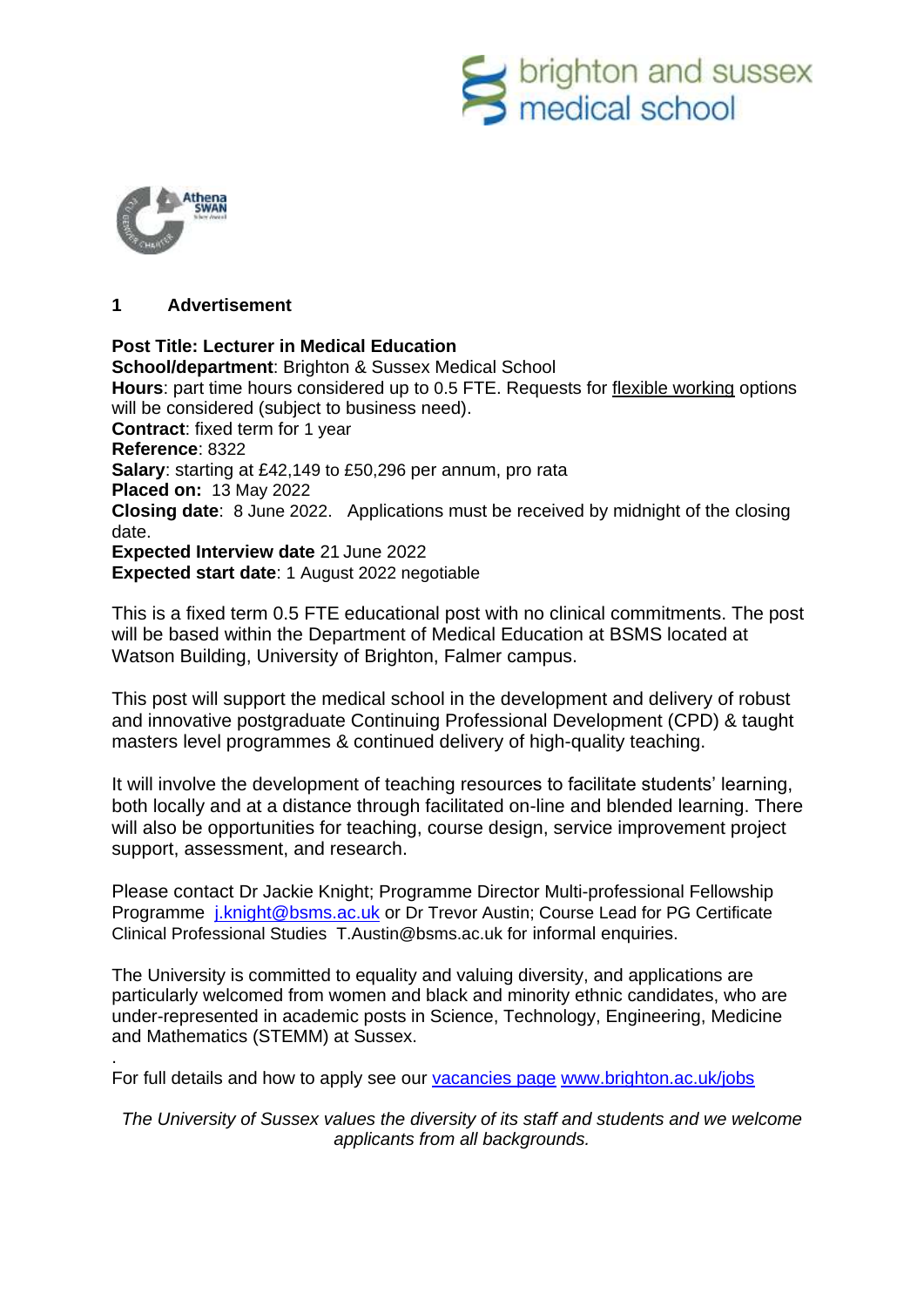# **The School / Division**

Please find further information regarding the school/division at Brighton and Sussex [Medical School -](https://www.bsms.ac.uk/index.aspx) BSMS

# **Job Description**

Job Description for the post of: Lecturer in Medical Education

# **Department: Department of Medical Education**

**Section/Unit/School: Brighton & Sussex Medical School**

**Location: Falmer Grade: 8**

**Responsible to:** Professor Gordon Ferns

**Responsible for:** N/A

#### **PRINCIPAL ACCOUNTABILITIES**

- 1. To design and deliver high-quality teaching programmes that are attractive to students.
- 2. To contribute fully to the School and University by playing a significant role in working groups, committees, and other School and University activities.

# **KEY RESPONSIBILITIES**

#### **1. Teaching & Student Support**

- 1.1 Engage in the planning, delivery and assessment of innovative high-quality undergraduate and postgraduate teaching, in liaison with the relevant programme and course convenors.
- 1.2 Identify, design, develop and manage new curriculum proposals that are attractive to students.
- 1.3 Develop high-quality inclusive teaching materials, methods and approaches, take responsibility for their quality, and ensure that they meet defined learning objectives.
- 1.4 Ensure that teaching materials remain up-to-date and relevant, incorporating advances in the subject area into the course of study, and utilising appropriate technology.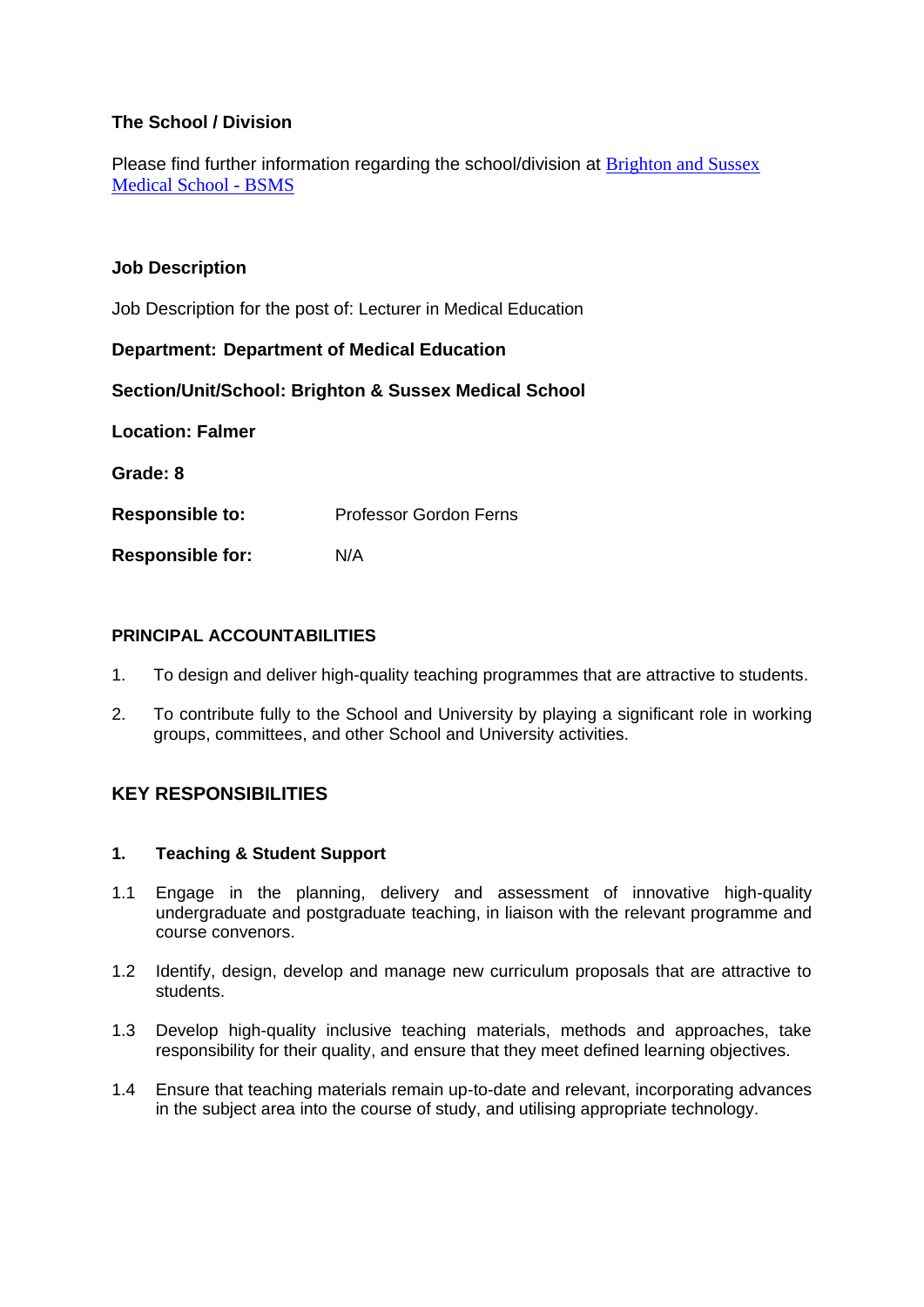- 1.5 Set, mark, and assess coursework and examinations; select appropriate assessment instruments and assessment criteria, and provide constructive and comprehensive feedback to students.
- 1.6 Undertake continuous professional development to maintain an understanding of appropriate pedagogy in the subject area.
- 1.7 Supervise the work of undergraduate and taught postgraduate students, providing advice on study skills.
- 1.8 Contribute to the accreditation of courses and quality-control processes.
- 1.9 Undertake and complete administrative duties required in the professional delivery of teaching.
- 1.10 Undertake academic advising duties, and provide first-line support for sensitive issues, referring on as appropriate to services providing further assistance.
- 1.11 Adopt an approachable and accessible attitude towards students, offering office hours, informal advice etc.
- 1.12 Supervise student projects, fieldtrips and, where appropriate, placements.
- 1.13 Supervise the work of others, and co-ordinate work to ensure modules are delivered to the required standards.

# **2. Scholarship & Enterprise**

- 2.1 Make presentations at conferences, or exhibit work in other appropriate events, and identify ways to disseminate results of scholarly activity informally via the internet, the media, and other forms of public engagement.
- 2.2 Identify sources of funding and secure or contribute to the process of securing bids.
- 2.3 Identify and secure opportunities for enterprise activity, knowledge exchange income and/or consultancy.
- 2.4 Actively build internal and external contacts, and play a key role in internal networks and relevant external networks in order to, for example, identify sources of funding, secure student placements, and build relationships for future activities.
- 2.5 Supervise doctoral students as part of a supervision team.
- 2.6 Contribute to a relevant national professional body or recognised events.
- 2.7 Continually update knowledge and understanding in field or specialism, and engage in continuous professional development.
- 2.8 Engage in subject, professional and pedagogic research as required to support education activities
- 2.9 Extend, transform and apply knowledge acquired from scholarship to education and appropriate external activities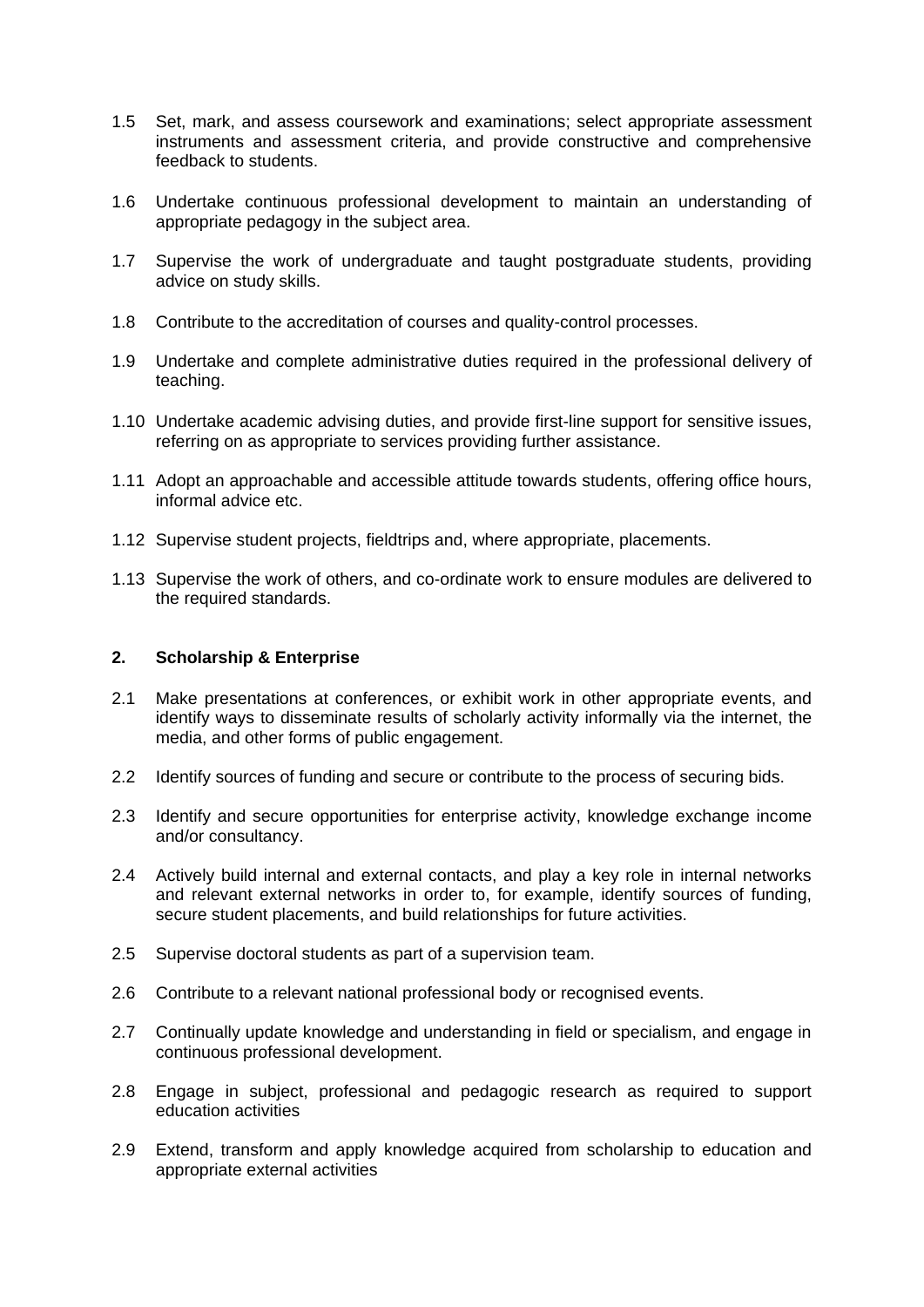- 2.10 Conduct individual or collaborative scholarly projects
- 2.11 Develop and produce learning materials and disseminate the results of scholarly activity

### **3. Contribution to School & University**

- 3.1 Attend and contribute to School meetings.
- 3.2 Engage in activities beyond day-to-day teaching duties, for example Admissions Days.
- 3.3 Assist with undergraduate and postgraduate recruitment.
- 3.4 Undertake an administrative or organisational role within the School e.g. Library Representative, Year Tutor or personal academic tutoring.
- 3.5 Play a key role in School or University working groups or committees, as required.
- 3.6 Advise and provide support to less experienced colleagues.
- 3.7 Conduct risk assessments, and take responsibility for the health and safety of others, if required.
- 3.8 Undertake additional administrative duties, such as time-tabling, examinations, assessment of progress and student attendance, as required by the Head of School.

#### **4. Role-specific duties**

4.1 The post holder will be expected to develop scalable & sustainable eLearning and other educational resources, with support from learning technologists to provide blended learning opportunities for students on the 'PG Cert in Clinical Professional Studies', core professional module in Communication, Teaching and Learning in Healthcare Practice and Digital Learning in Practice module.

This Job Description sets out current duties of the post that may vary from time to time without changing the general character of the post or level of responsibility entailed.

# **INDICATIVE PERFORMANCE CRITERIA**

- 1. A record of development of new modules/groups of modules, course or significant components of schemes of study or CPD courses.
- 2. Proven and sustained track record of successful teaching at the levels appropriate for the post.
- 3. A high standard of teaching performance as judged by standard evaluation methods.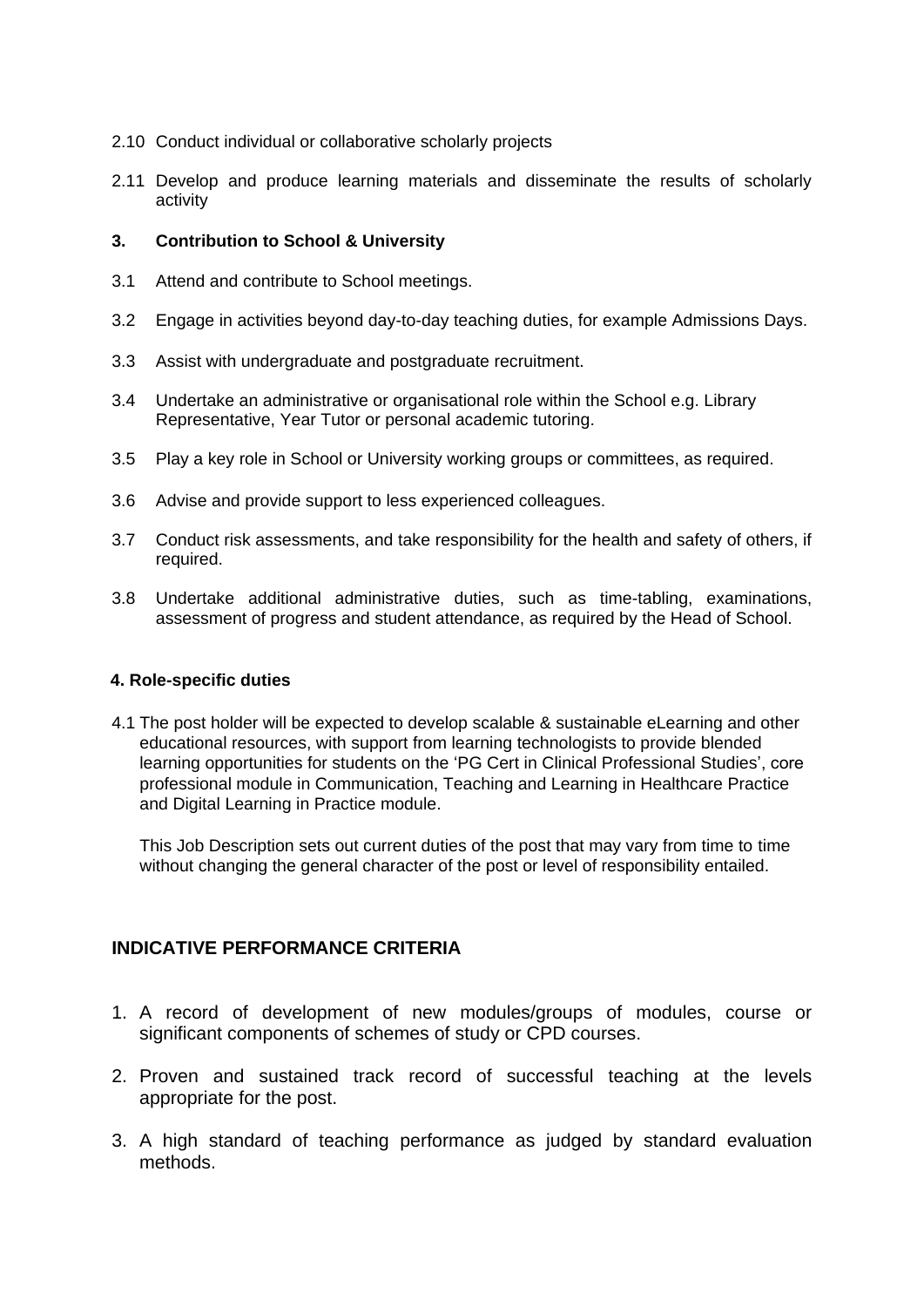- 4. Evidence of using feedback information from a range of sources to improve the student experience.
- 5. Evidence of using knowledge arising from research and scholarship to enhance teaching and curriculum development.
- 6. Evidence of engagement in advising students and proactively responding to student problems.
- 7. Evidence of contributions to a relevant national professional body or recognised event.
- 8. Evidence of identifying and employing current pedagogic best practice to improve the student experience.
- 9. Doctoral supervision
- 10.Involvement in the creation, transfer and use of results of research through a range of knowledge exchange activities.
- 11.Success in transferring research results into commercial, professional, public sector or other practical use.

# **PERSON SPECIFICATION**

#### **ESSENTIAL CRITERIA**

- 1. Normally educated to doctoral level, or other equivalent qualification, or appropriate level of experience, as appropriate to the discipline (see role-specific criteria below).
- 2. Excellent interpersonal skills, with the ability to engage with students using a variety of different methods.
- 3. Experience of teaching at undergraduate and taught postgraduate level.
- 4. Evidence of significant independent contribution to the design and execution of research.
- 5. Excellent presentation skills, with the ability to communicate effectively, both orally and in writing, with students, colleagues and external audiences.
- 6. Ability to work individually on own initiative and without close supervision, and as part of a team.
- 7. Ability to exercise a degree of innovation and creative problem-solving.
- 8. Excellent organisational and administrative skills.
- 9. Ability to prioritise and meet deadlines.